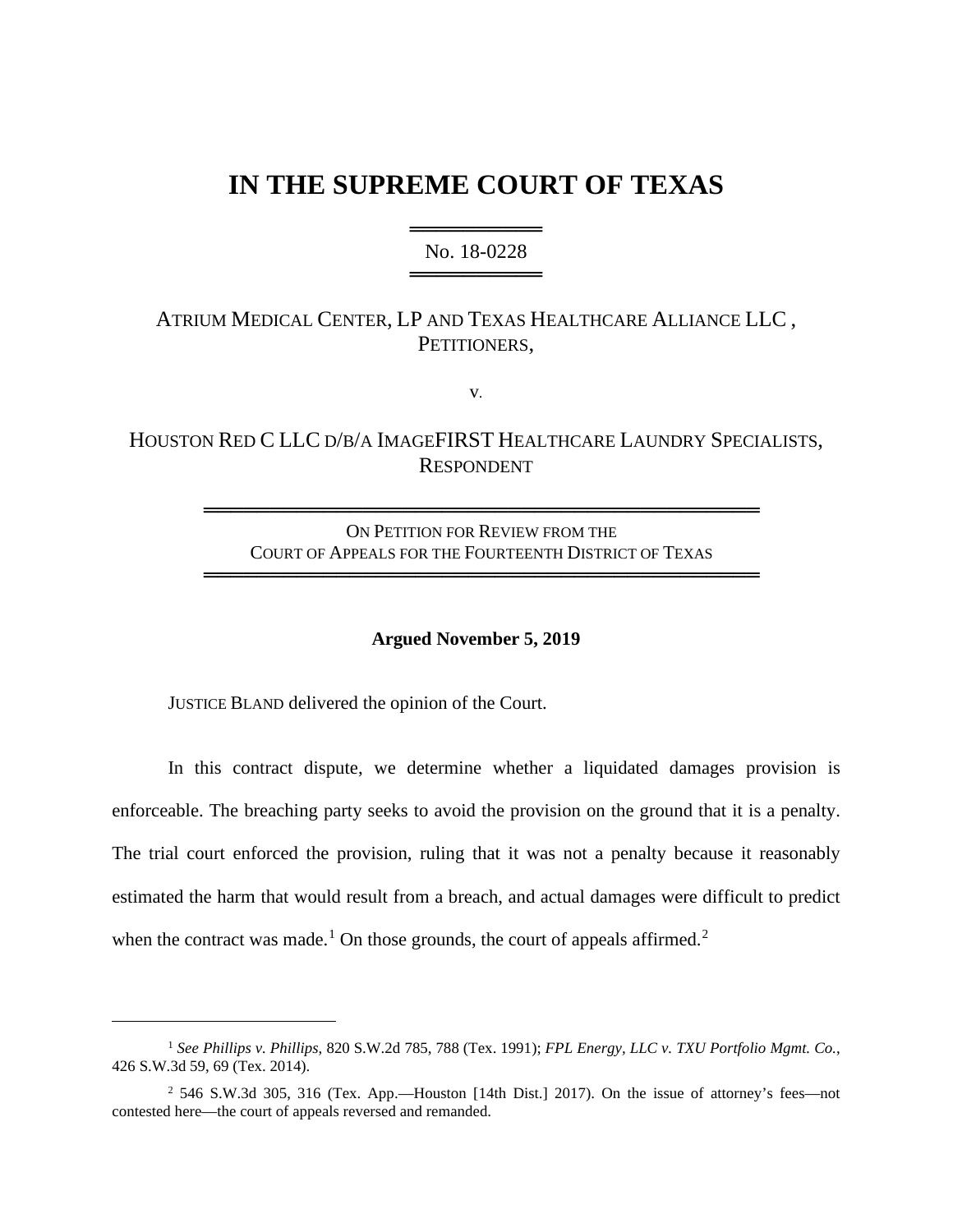Because a provision not designed to be a penalty can nevertheless operate as one, our precedent requires a third step: courts must examine whether, at the time of the breach, an unbridgeable discrepancy exists between actual and liquidated damages.<sup>[3](#page-1-0)</sup> Because the breaching party in this case did not prove an "unbridgeable discrepancy" or otherwise demonstrate that the provision operated as a penalty, we affirm the judgment of the court of appeals.<sup>[4](#page-1-1)</sup>

## **I**

Atrium Medical Center LP<sup>[5](#page-1-2)</sup> owns and operates a sixty-bed acute care hospital. In a five-year contract, Atrium agreed to pay ImageFIRST Healthcare Laundry Specialists<sup>[6](#page-1-3)</sup> for specialty laundry services. In exchange, ImageFirst agreed to meet the hospital's requirements for clean, health-care quality linens. The parties expected that the invoices for these services would vary, depending on Atrium's weekly linen demand.

Several months into the contract, Atrium experienced financial distress and stopped paying ImageFirst's invoices.<sup>[7](#page-1-4)</sup> ImageFirst continued to deliver linens for several more months. But Atrium eventually canceled the contract and entered into an agreement with another vendor. Atrium's cancellation triggered the liquidated damages provision.

At the outset, the contract defined the "agreement value" to be \$2,616.66 per week (the first week's rental price for the linens). The weekly invoice amount rose in the following months,

<sup>3</sup> *FPL Energy*, 426 S.W.3d at 72.

<sup>4</sup> *Id.*

<sup>5</sup> Texas Healthcare Alliance LLC is the general partner of Atrium.

<span id="page-1-3"></span><span id="page-1-2"></span><span id="page-1-1"></span><span id="page-1-0"></span><sup>6</sup> ImageFIRST—referred to throughout as "ImageFirst"—is the assumed business name for Houston Red C LLC.

<span id="page-1-4"></span><sup>7</sup> The financial crisis stemmed, at least in part, from fraud and embezzlement by a former manager of Atrium's general partner.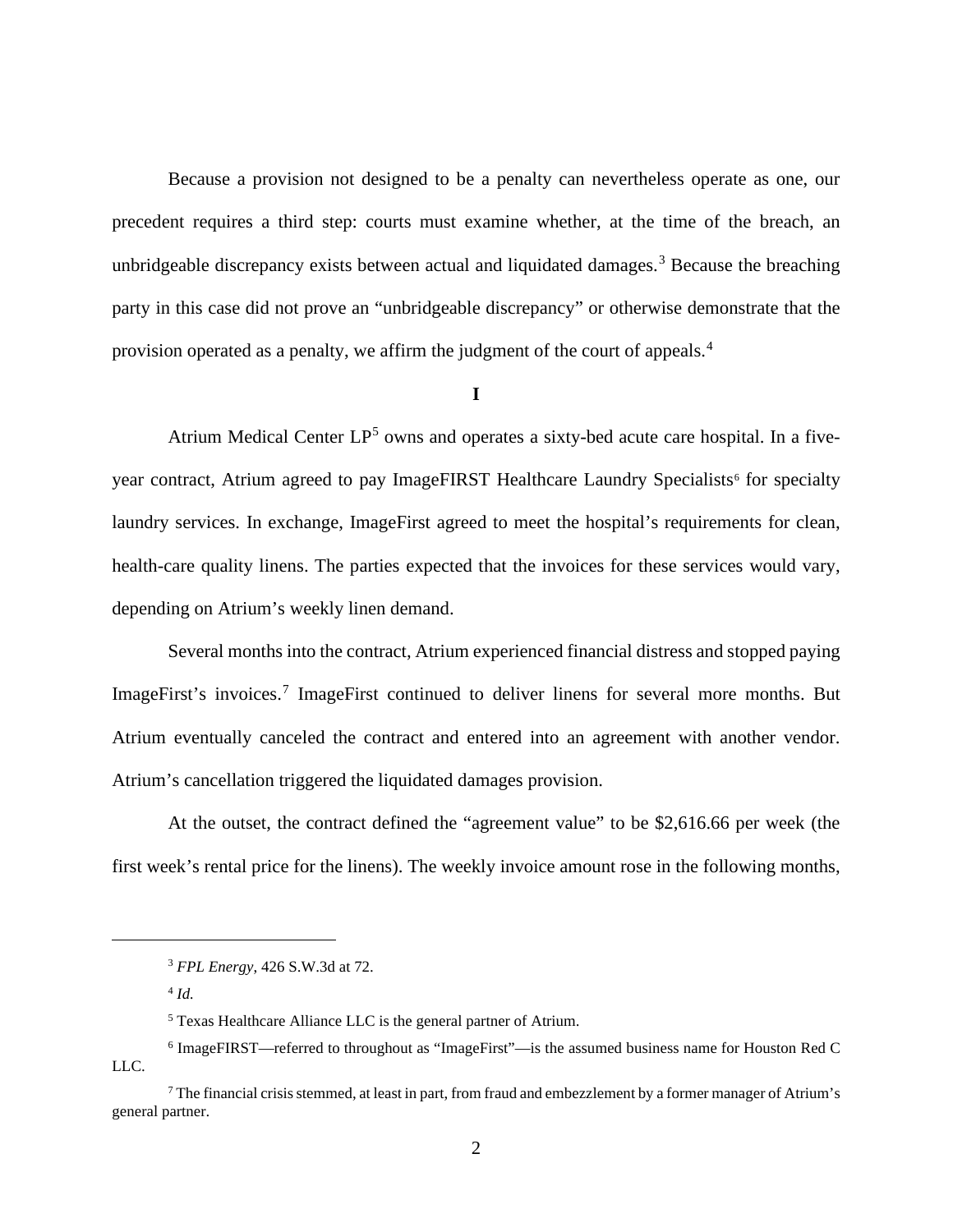based on Atrium's demand. ImageFirst's final weekly invoice charged \$8,066.79. At the time Atrium canceled, approximately four years remained on the contract.<sup>[8](#page-2-0)</sup>

Atrium challenges ImageFirst's liquidated damages, which are calculated based on the remaining weeks of the contract term. The contract required Atrium to pay a cancellation charge equal to 40 percent of the greater of (i) the initial "agreement value" and (ii) the current invoice amount, multiplied by the number of weeks remaining in the agreement's term:

The length of this agreement is for sixty (60) months from the date of the first delivery and therefore<sup>[9](#page-2-1)</sup> for the same time period unless cancelled by either party, in writing, at least ninety (90) days prior to any termination date. The terms of this contract shall apply to all subsequent increases or additions to such service. There will be a minimum weekly billing of 60% of this agreement value or 60% of the current invoice amount whichever is greater. Customer may discontinue service at any time provided customer pays Company a cancellation charge of 40% of the agreement value or the current invoice amount, whichever is greater, multiplied by the number of weeks remaining under this agreement. The customer agrees that this cancellation charge is not punitive, but a reimbursement to Company for related investments to service the customer. Customer agrees to pay attorneys fees and cost[s] necessary to collect monies due.

Atrium further contends that the provision limits ImageFirst to reimbursement for the

linens and supplies purchased to service Atrium, less the cost of linens repurposed for another customer.

The trial court ruled that the liquidated damages provision was not a penalty and that ImageFirst was entitled to its contractual profit. The court calculated the amount owed based on Atrium's last weekly invoice because "ImageFirst's last invoice of \$8.066.79 to Atrium [was] greater than the original Contract amount of \$2,616.66." The court then determined that

<span id="page-2-0"></span><sup>8</sup> Atrium owed ImageFirst \$237,512.12 in unpaid invoices and interest, an amount not in dispute before this Court.

<span id="page-2-1"></span><sup>&</sup>lt;sup>9</sup>At trial, Ryan Steen, President of ImageFirst, clarified—and Atrium did not dispute—that the contract should have read "thereafter," not "therefore."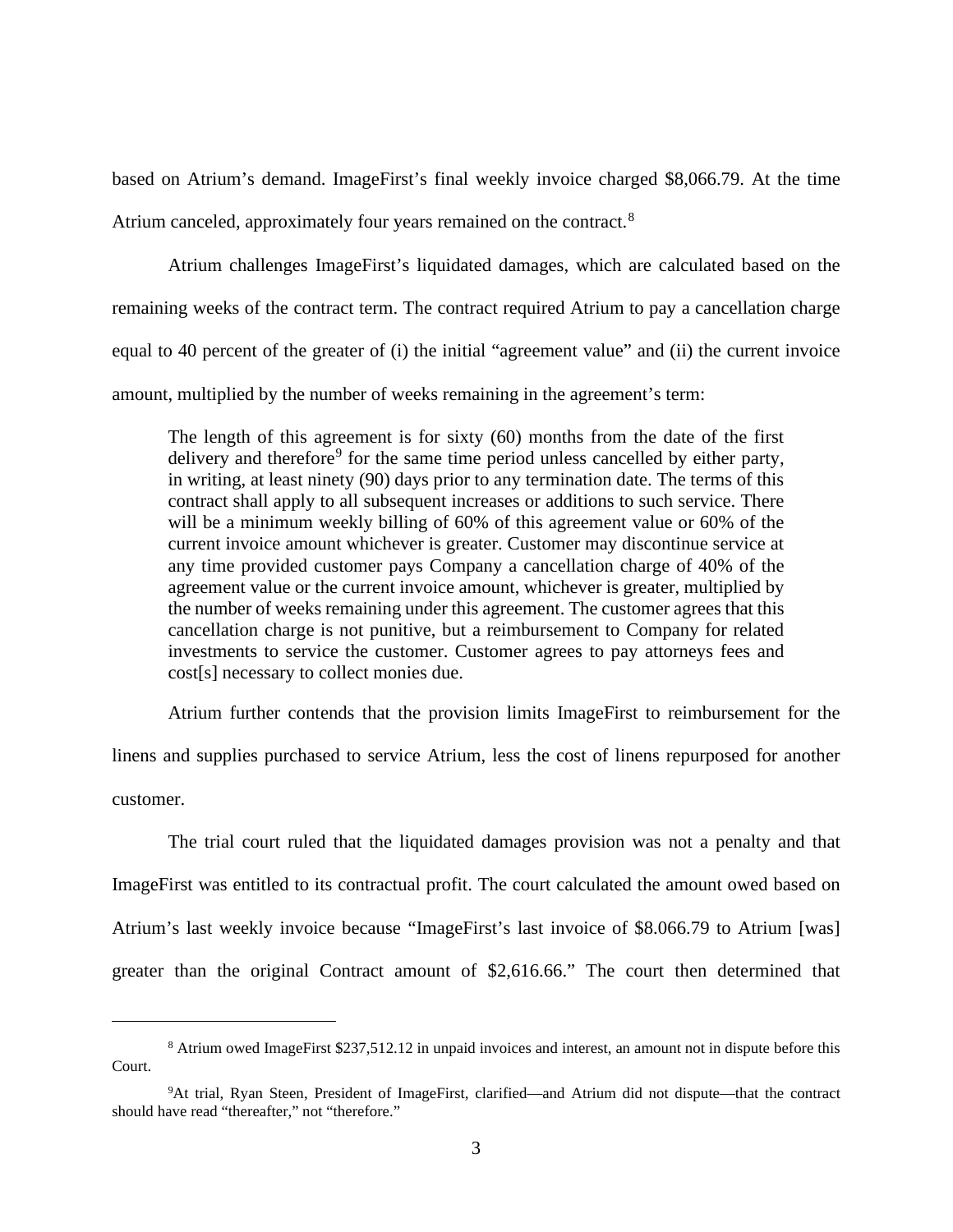"ImageFirst [was] entitled to recover 40% of the last invoice multiplied by the 222-weeks remaining under the Contract, totaling \$716,330.95."<sup>[10](#page-3-0)</sup>

The court of appeals affirmed the award of liquidated damages.<sup>[11](#page-3-1)</sup> Based on the trial court's findings, it held that, at the time of contracting, actual damages "were very difficult, if not impossible to determine," because this requirements contract depended upon Atrium's uncertain needs:

(a) the parties knew the volume of laundry services would fluctuate over time as the census changed and given the needs of individual patients; (b) the parties could not predict how long linens would last; (c) the parties could not determine the frequency of deliveries that would be required to service Atrium's account; (d) the parties could not determine Atrium's rate of loss of [ImageFirst's] linens; and (e) the parties could not determine the amount of [ImageFirst's] general overhead expenses and resources that would be expended to service Atrium's account.<sup>[12](#page-3-2)</sup>

The court of appeals also explained that the 40 percent cancellation charge was not a penalty because "the evidence of record demonstrated that 40% was a reasonable forecast" of the harm resulting from canceling the contract.<sup>[13](#page-3-3)</sup> It rejected Atrium's interpretation that the cancellation provision limited ImageFirst to its reliance damages.<sup>[14](#page-3-4)</sup> We granted review.

## **II**

Texas favors freedom of contract, as a policy "firmly embedded in our jurisprudence."<sup>[15](#page-3-5)</sup>

<span id="page-3-0"></span>But tempering this policy is the "universal rule" that damages for breach of contract are limited to

<sup>&</sup>lt;sup>10</sup> The trial court also awarded interest "[p]ursuant to the Contract's Finance Charge Provision."

<span id="page-3-1"></span><sup>11</sup> 546 S.W.3d 305, 316 (Tex. App.—Houston [14th Dist.] 2017).

<span id="page-3-2"></span><sup>12</sup> *Id.* at 315.

<span id="page-3-3"></span><sup>13</sup> *Id.* at 315–16.

<span id="page-3-4"></span><sup>14</sup> *Id.*

<span id="page-3-5"></span><sup>15</sup> *Phila. Indem. Ins. Co. v. White*, 490 S.W.3d 468, 471 (Tex. 2016).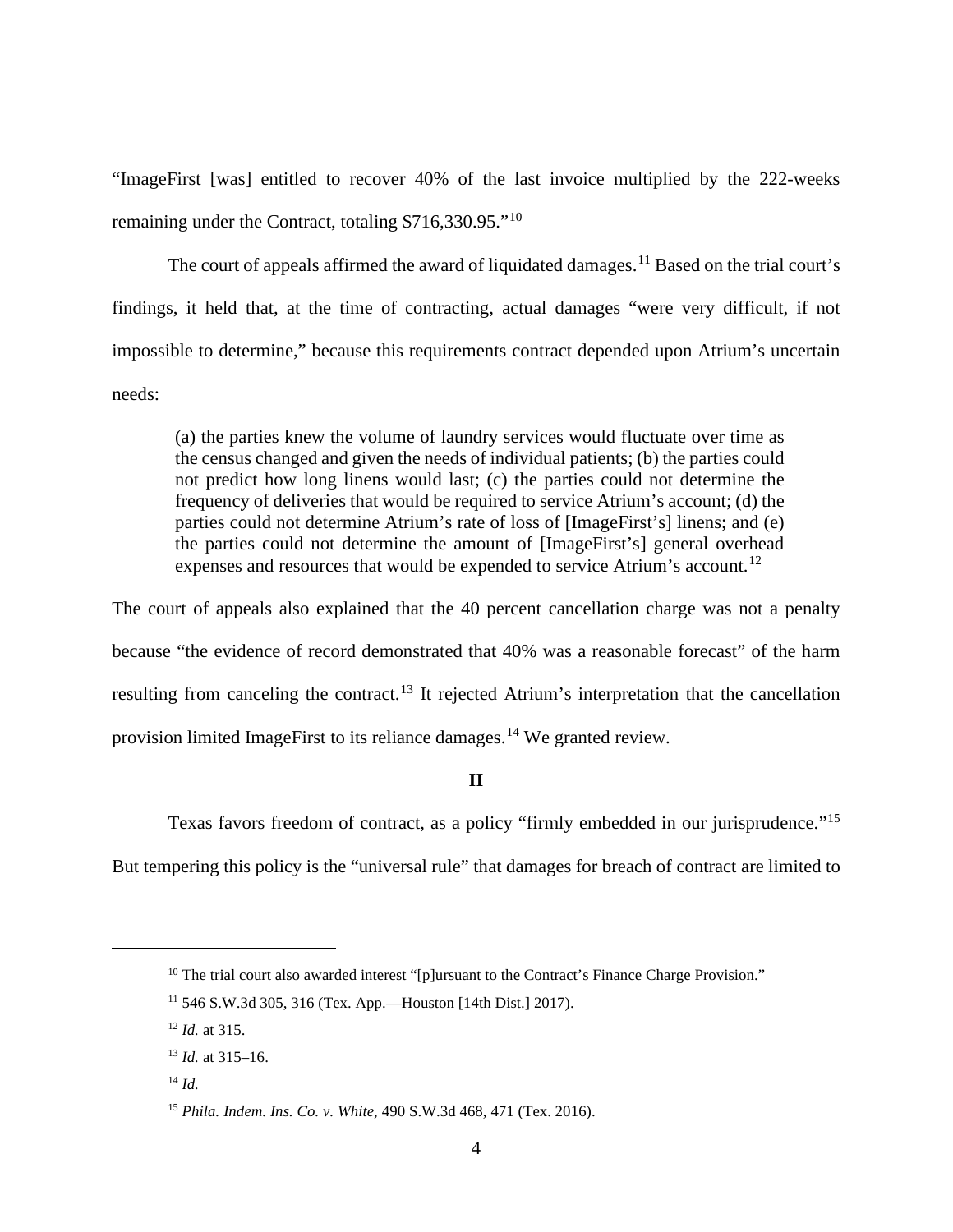"just compensation for the loss or damage actually sustained." *Stewart v. Basey*, 245 S.W.2d 484, 486 (Tex. 1952). Accordingly, courts carefully review liquidated damages provisions to ensure that they "adhere to the principle of just compensation."[16](#page-4-0)

In keeping with this approach, an enforceable liquidated damages contract provision establishes an "acceptable measure of damages that parties stipulate in advance will be assessed in the event of a contract breach."<sup>[17](#page-4-1)</sup> A damages provision that violates the rule of just compensation, however, and functions as a penalty, is unenforceable.<sup>[18](#page-4-2)</sup> Liquidated damages must not be punitive, neither in design nor operation.<sup>[19](#page-4-3)</sup>

In *Phillips v. Phillips*, we emphasized that courts will enforce liquidated damages provisions when: (1) "the harm caused by the breach is incapable or difficult of estimation," and (2) "the amount of liquidated damages called for is a reasonable forecast of just compensation."<sup>[20](#page-4-4)</sup> In applying the first two rules, courts examine the circumstances at the time the agreement is made.<sup>[21](#page-4-5)</sup> The party seeking liquidated damages bears the burden of showing that the provision, as drafted, accounts for these two considerations.<sup>[22](#page-4-6)</sup>

<sup>16</sup> *Stewart v. Basey*, 245 S.W.2d 484, 486 (Tex. 1952).

<span id="page-4-1"></span><span id="page-4-0"></span><sup>17</sup> *Flores v. Millennium Interests, Ltd.*, 185 S.W.3d 427, 431 (Tex. 2005) (citing *[Valence Operating Co. v.](https://1.next.westlaw.com/Link/Document/FullText?findType=Y&serNum=2006635472&pubNum=0004644&originatingDoc=I543377a431bd11dab072a248d584787d&refType=RP&fi=co_pp_sp_4644_664&originationContext=document&transitionType=DocumentItem&contextData=(sc.UserEnteredCitation)#co_pp_sp_4644_664)  Dorsett,* [164 S.W.3d 656, 664 \(Tex.](https://1.next.westlaw.com/Link/Document/FullText?findType=Y&serNum=2006635472&pubNum=0004644&originatingDoc=I543377a431bd11dab072a248d584787d&refType=RP&fi=co_pp_sp_4644_664&originationContext=document&transitionType=DocumentItem&contextData=(sc.UserEnteredCitation)#co_pp_sp_4644_664) 2005)).

<span id="page-4-2"></span><sup>18</sup> *See Stewart*, 245 S.W.2d at 486 ("A party generally should be awarded neither less nor more than his actual damages. A party has no right to have a court enforce a stipulation which violates . . . that rule."); *Phillips v. Phillips*, 820 S.W.2d 785, 789 (Tex. 1991) ("Enforcement of a penalty . . . violates public policy.").

<span id="page-4-3"></span><sup>19</sup> *See FPL Energy, LLC v. TXU Portfolio Mgmt. Co.*, 426 S.W.3d 59, 69 (Tex. 2014). Thus, a recital proclaiming that a liquidated damages provision is not a penalty will not save a provision that operates as one. *See Stewart*, 245 S.W.2d at 486.

<span id="page-4-4"></span><sup>20</sup> *Phillips*, 820 S.W.2d at 788 (citing *Rio Grande Valley Sugar Growers, Inc. v. Campesi*, 592 S.W.2d 340, 342 n.2 (Tex. 1979)).

<sup>21</sup> *FPL Energy*, 426 S.W.3d at 69–70.

<span id="page-4-6"></span><span id="page-4-5"></span><sup>22</sup> *See Stewart*, 245 S.W.2d at 486 ("An agreement, made in advance of breach fixing the damages therefor, is not enforceable as a contract and does not affect the damages recoverable for the breach, *unless* [it meets two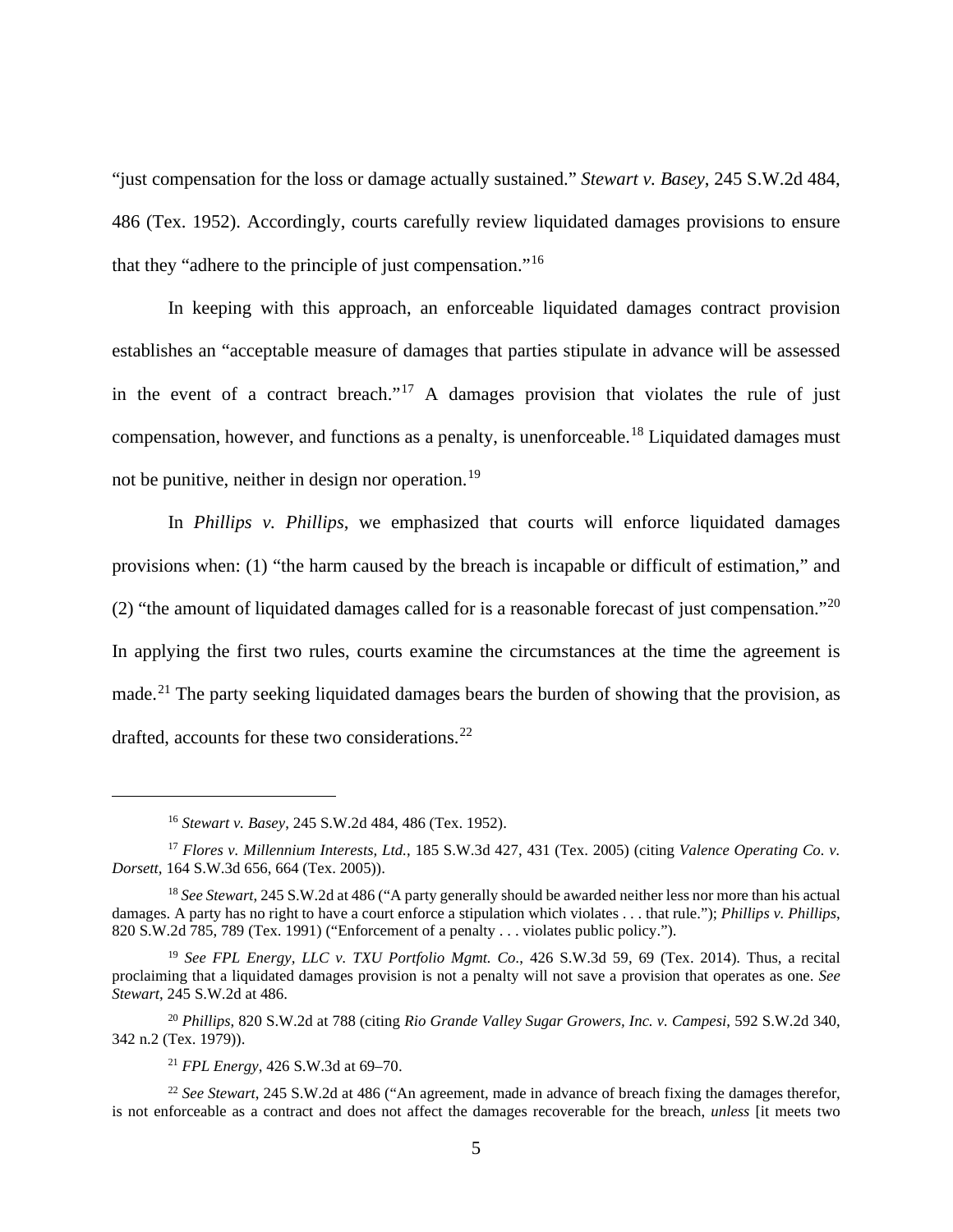A properly designed liquidated damages provision, however, may still operate as a penalty due to unanticipated events arising during the life of a contract. Thus, we observed in *Phillips* that courts must also examine whether "the actual damages incurred were much less" than the liquidated damages imposed, measured at the time of the breach.<sup>[23](#page-5-0)</sup>

When a contract's damages estimate proves inaccurate, and a significant difference exists between actual and liquidated damages, a court must not enforce the provision. Applying this rule in *FPL Energy, LLC v. TXU Portfolio Mgmt. Co.*, we held that the "unacceptable disparity" between damages assessed under the contract (approximately \$29 million) and actual damages (approximately \$6 million) made the liquidated damages provision unenforceable.<sup>[24](#page-5-1)</sup> At the time of contracting, damages from a breach in that case "were difficult to estimate" and the liquidated damages provision "on [its] face, reasonably forecast damages."<sup>[25](#page-5-2)</sup> Nonetheless, we held the provision unenforceable because it "operate<sup>[d]</sup> with no rational relationship to actual damages."<sup>[26](#page-5-3)</sup> When an "unbridgeable discrepancy" exists between "liquidated damages provisions as written and the unfortunate reality in application," the provisions are not enforceable.<sup>[27](#page-5-4)</sup> To avail itself of

- <sup>24</sup> *FPL Energy*, 426 S.W.3d at 72.
- <span id="page-5-2"></span><sup>25</sup> *Id.* at 70–71.
- <span id="page-5-3"></span><sup>26</sup> *Id.* at 72.
- <span id="page-5-4"></span><sup>27</sup> *Id.*

<span id="page-5-1"></span><span id="page-5-0"></span>criteria]." (emphasis added) (quoting RESTATEMENT (FIRST) OF CONTRACTS § 339 (AM. LAW INST. 1932))). *Phillips* repeated that proposition, stating that the court "must" make two "find[ings]" "to enforce a contractual damages provision." *Phillips*, 820 S.W.2d at 788. So did *FPL Energy*. 426 S.W.3d at 69 (noting that there are "two indispensable findings a court must make to enforce contractual damages provisions").

<sup>23</sup> *Phillips*, 820 S.W.2d at 788.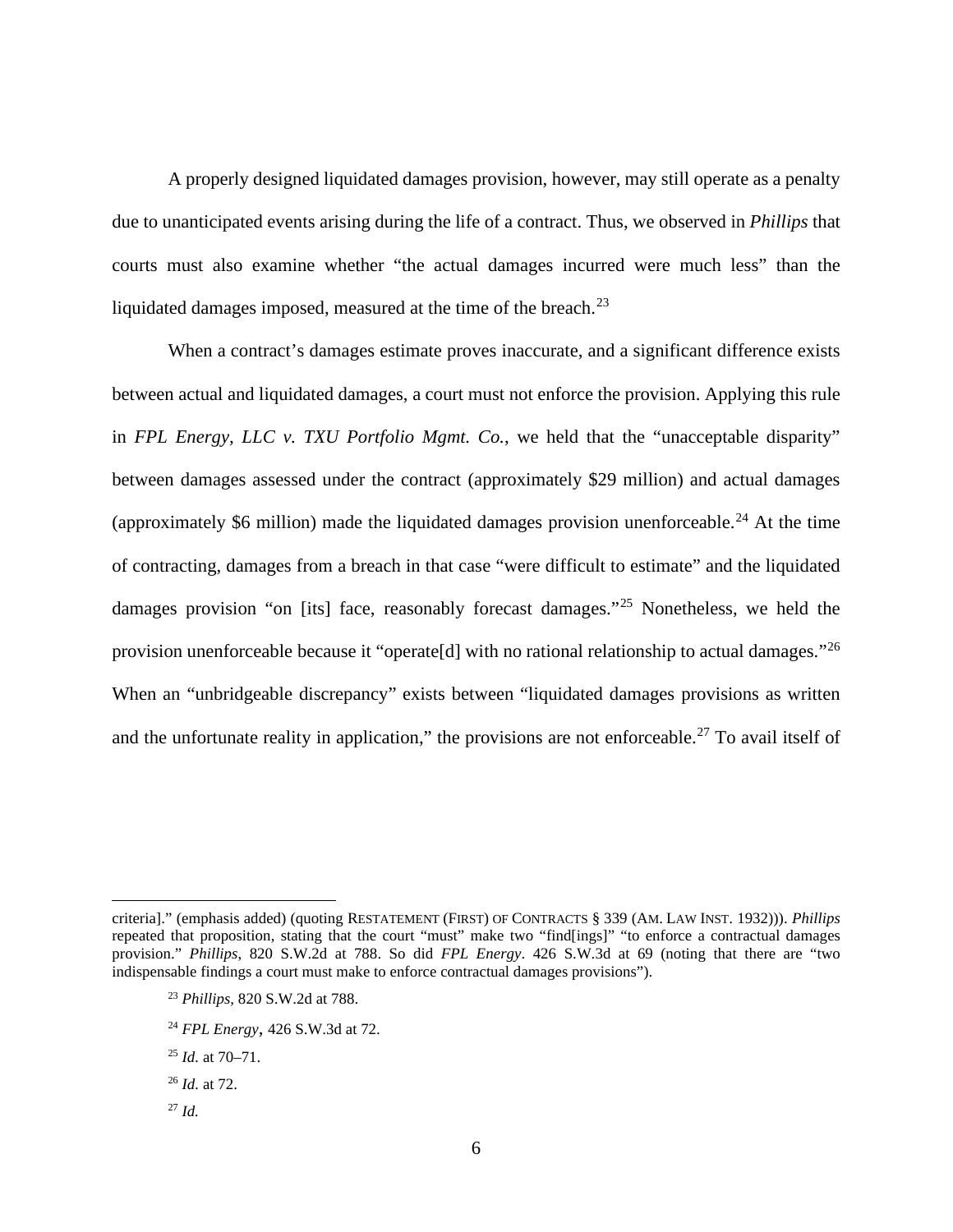this defense, the breaching party challenging a provision must demonstrate this unbridgeable discrepancy.<sup>[28](#page-6-0)</sup>

In addition to claiming that the provision is unenforceable, Atrium further contends that the trial court and the court of appeals misinterpreted the provision by upholding a recovery of a contractual profit, i.e., ImageFirst's expectancy damages. American law traditionally recognizes three types of recovery to compensate for a breach of contract: expectancy, reliance, and restitution damages.<sup>[29](#page-6-1)</sup> Expectancy damages award a contract plaintiff the benefit of its bargain; reliance damages compensate the plaintiff for out-of-pocket expenses; and restitution damages restore to the plaintiff a benefit that it had conferred on the defendant.<sup>[30](#page-6-2)</sup>

Bearing these principles in mind, we turn to whether the cancellation provision in this case is enforceable and allows for a recovery of a contractual profit.

#### **III**

## **A**

Ryan Steen, president of ImageFirst, testified that, at the time the parties made their agreement, it was difficult to estimate the damages that would result if Atrium canceled the contract. At the time of trial, Steen had worked for ImageFirst for 11 years and had performed under approximately 120 contracts in two markets, including Houston. He explained that a customer's "burn rate" of linens—the percent of linens that must be discarded per cycle because they are stained or otherwise unusable—is unknown and difficult to calculate at the outset. And a

<span id="page-6-2"></span><span id="page-6-1"></span><span id="page-6-0"></span><sup>28</sup> *Id.*; *see also Phillips*, 820 S.W.2d at 788. A penalty defense is an affirmative defense of illegality, which the breaching party must establish unless "it is apparent on the face of the petition and established as a matter of law." *Phillips*, 820 S.W.2d at 789.

<sup>29</sup> *Quigley v. Bennett*, 227 S.W.3d 51, 56 (Tex. 2007) (Brister, J., concurring in part and dissenting in part). <sup>30</sup> *Id.*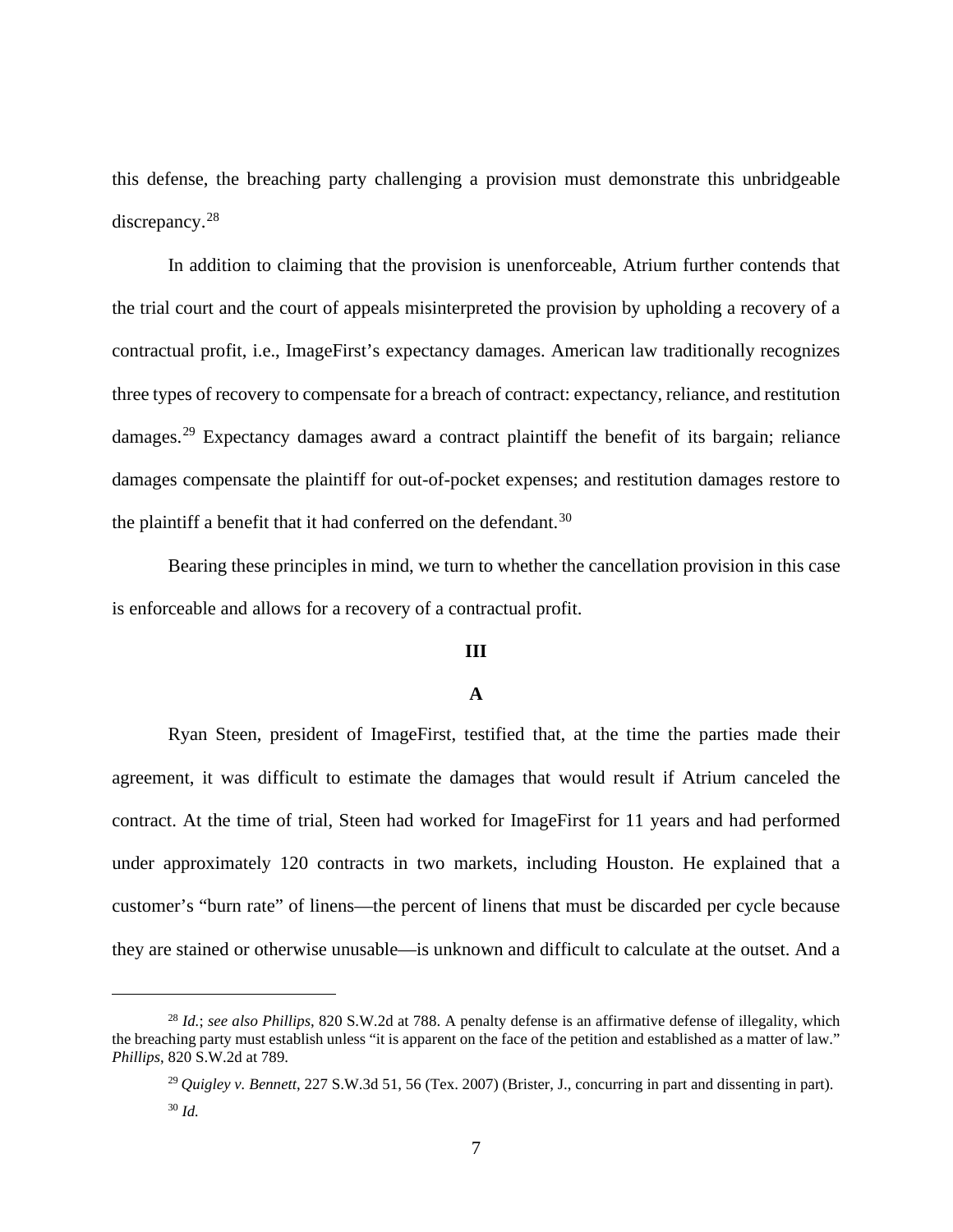customer's patient load can fluctuate, making Atrium's weekly demand for linens unpredictable. All this, in turn, affected ImageFirst's ability to forecast its weekly gross margin.

As it turned out, Atrium's patient load increased in the first months of the contract. ImageFirst escalated its deliveries to Atrium from two or three days a week to five or seven days a week. Corresponding to this increased usage, Atrium's weekly invoices increased from approximately \$2,600 (when the contract was signed) to between approximately \$7,000–\$8,000 in later weeks. Steen stated that these variations are "typical in the industry." Steen's testimony supports the trial court's finding that damages for breach of the contract were difficult to predict at the time of contracting.

Atrium presented no evidence rebutting Steen's testimony. Instead, Atrium challenged ImageFirst's interpretation of the cancellation provision, contending that the contract limited ImageFirst to its reliance damages, that is, the cost of linens and supplies purchased in connection with the contract. Relying on ImageFirst's invoices, Atrium observed that this reimbursement cost is not difficult to estimate. Atrium asserts that these damages are determinable, and significantly less, than the amount provided for in the liquidated damages provision. We reject Atrium's challenge for two reasons.

First, the contract did not limit ImageFirst's damages to reimbursement of its used linens and supplies. Atrium urges this reading by noting that the liquidated damages were intended to "reimburse[] [the] Company for related investments to service the customer." The cancellation provision, however, contemplates recompense for ImageFirst's lost benefit of the bargain—or expectancy—damages. It defines "reimbursement" for the loss of ImageFirst's "investment" as equal to a percentage of the "agreement value" or most recent invoice, multiplied by the remaining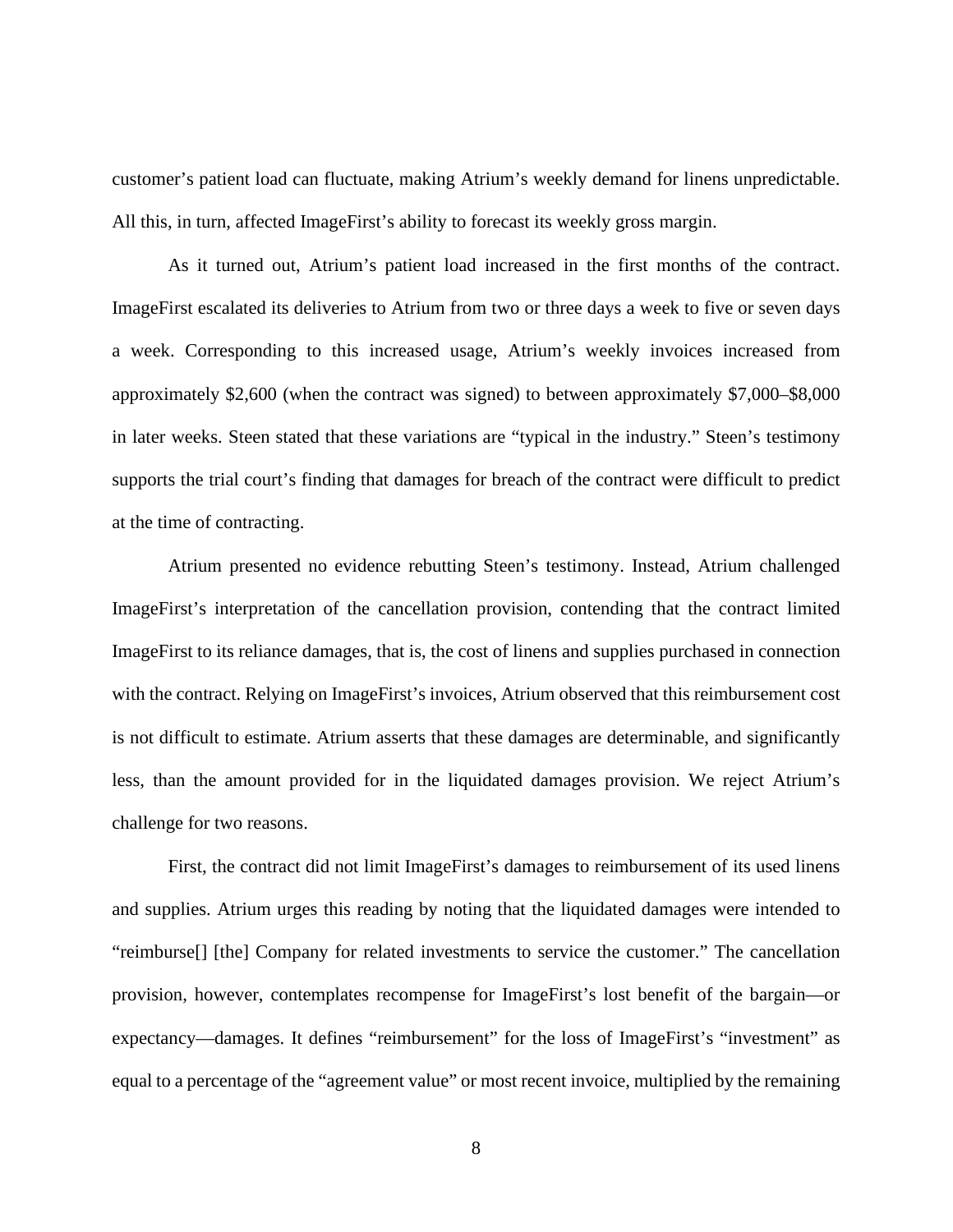weeks of the contract. This measure does not limit ImageFirst to reimbursement for its out-ofpocket costs.

Second, difficulty of estimation is evaluated based on the circumstances at the time the agreement is made. In this requirements contract, the parties expected demand would vary, and thus they could not know the average weekly gross margin at the time they made the agreement. Atrium relies on the actual invoices, which eventually varied little. Because courts assess the difficulty of estimation from the perspective of the parties at the time of contracting, however, Atrium's argument that damages became calculable at the time of the breach is unavailing.<sup>[31](#page-8-0)</sup> The significant difference between the initial invoice and those preceding cancellation indicates that damages were hard to estimate until laundry services were under way.

#### **B**

Atrium next challenges the trial court's finding that the contract's estimate of damages was a reasonable forecast of just compensation. ImageFirst, however, presented evidence that the gross margin amount was based on the franchisor's "historical profit margin" from over forty years in the industry. Steen also examined "the books and records" of ImageFirst to determine "if that 40 percent [was] about right" for ImageFirst in particular. He found that it was: "[G]oing back to 2012, our [profit] margin, with the exception of 2013, hovered between 32 and 39 percent. . . . 2013 was an outlier in that it was only 9.2 [percent] and that was almost certainly because of the outstanding balance from Atrium."

<span id="page-8-0"></span><sup>31</sup> *FPL Energy*, 426 S.W.3d at 69–70*.* Atrium similarly contends that ImageFirst had months of "objective facts, figures, or data" "in hand at the time of breach so it could have simply calculated the difference in costs and revenues before and after the Atrium cancellation." But courts must evaluate whether damages were difficult to estimate at the time of contracting. *Id.*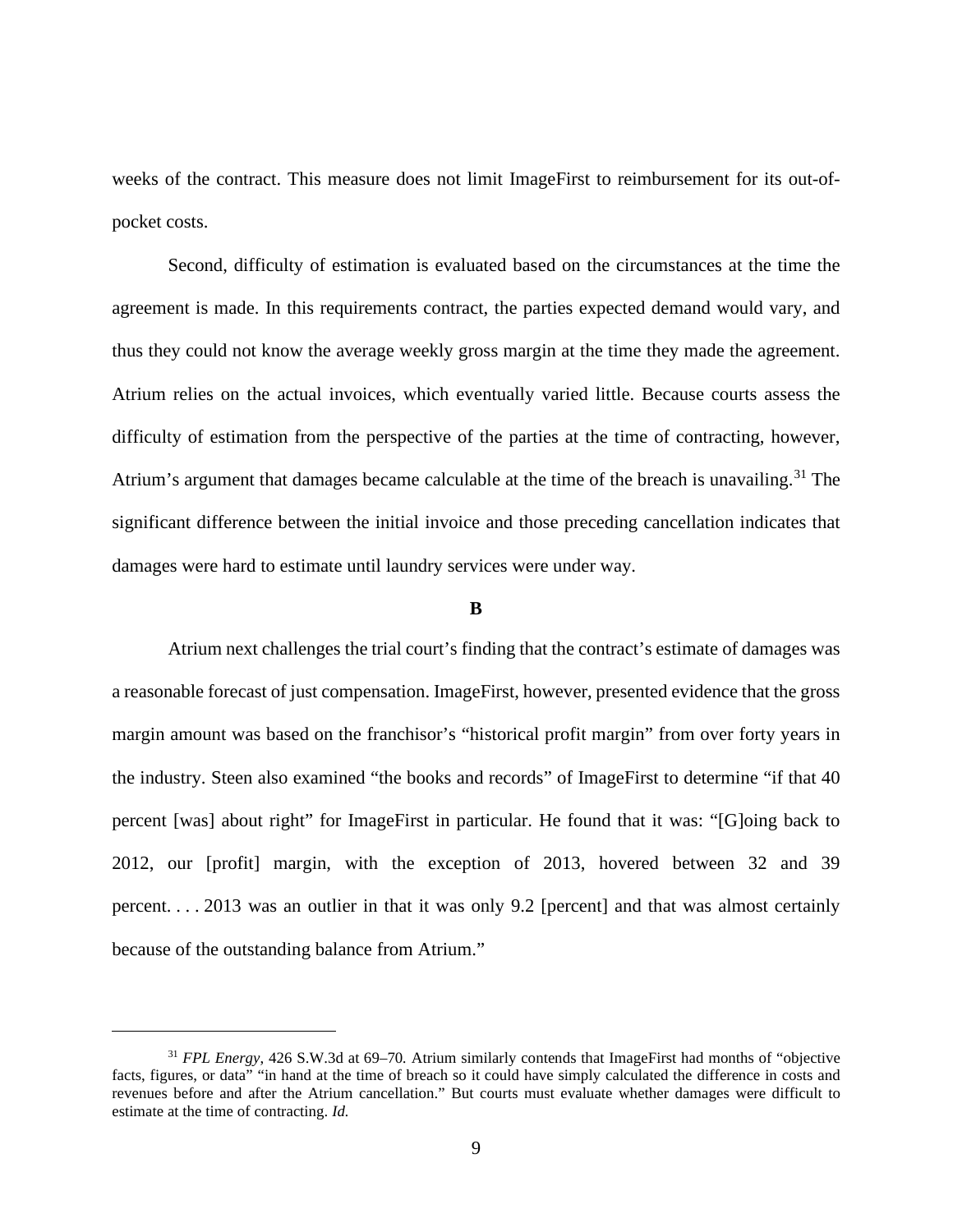Atrium responds that ImageFirst used this agreement for all of its franchises, without regard to local variations in profitability, so the 40 percent number is per se unreasonable.<sup>[32](#page-9-0)</sup> ImageFirst's use of a form business contract is not unreasonable if other evidence demonstrates the forecast's reasonableness for these parties. In this case, the evidence did. Because Steen explained that 40 percent reflected a reasonable estimate for ImageFirst's margin based on its actual historical performance, the trial court did not err in finding it to be a reasonable forecast.<sup>[33](#page-9-1)</sup>

On appeal, Atrium refers to publications citing gross margins in mostly unrelated industries. But margins in other industries are of little relevance and, importantly, Atrium did not present these publications to the trial court. We do not consider them. Atrium did not counter the reasonableness of a 40 percent gross margin on a laundry-services contract with evidence at trial. And Steen also testified, without contradiction, that a five-year contract term is the industry standard. Whether a liquidated damages provision is a penalty is a legal question, but its resolution may depend on underlying facts.<sup>[34](#page-9-2)</sup> The evidence supports the trial court's resolution here.

Atrium further responds that the provision is an unreasonable forecast because the weekly invoice used to calculate damages could be above-average. Liquidated damages allow parties to

<span id="page-9-0"></span><sup>&</sup>lt;sup>32</sup> On cross-examination of Steen, Atrium elicited testimony that "the contract comes from the franchisor. We're required to use their contract . . . . The only term that we can change is the length, and we did not."

<span id="page-9-1"></span> $33$  Atrium argues that the liquidated damages provision did not reasonably forecast damages because the 40 percent profit margin was based on "an alleged average from 20 other franchisees in markets throughout the country" and, accordingly, was not sufficiently particularized. In support, Atrium points to *Horizon Health Corp. v. Acadia Healthcare Co.*, 520 S.W.3d 848, 865 (Tex. 2017). There, the Court held that the plaintiff corporation presented legally insufficient evidence to support a finding that it sustained lost profits due to the departure of an employee, where testimony about profitability was lacking. ImageFirst, however, need only have demonstrated that the provision was a *reasonable forecast* of just compensation. Steen explicitly testified that the 40 percent profit margin proved historically accurate for the franchise and, on cross-examination, stated that the margin on its contracts did not vary for differently-sized customers.

<span id="page-9-2"></span><sup>34</sup> *Phillips v. Phillips*, 820 S.W.2d 785, 788 (Tex. 1991).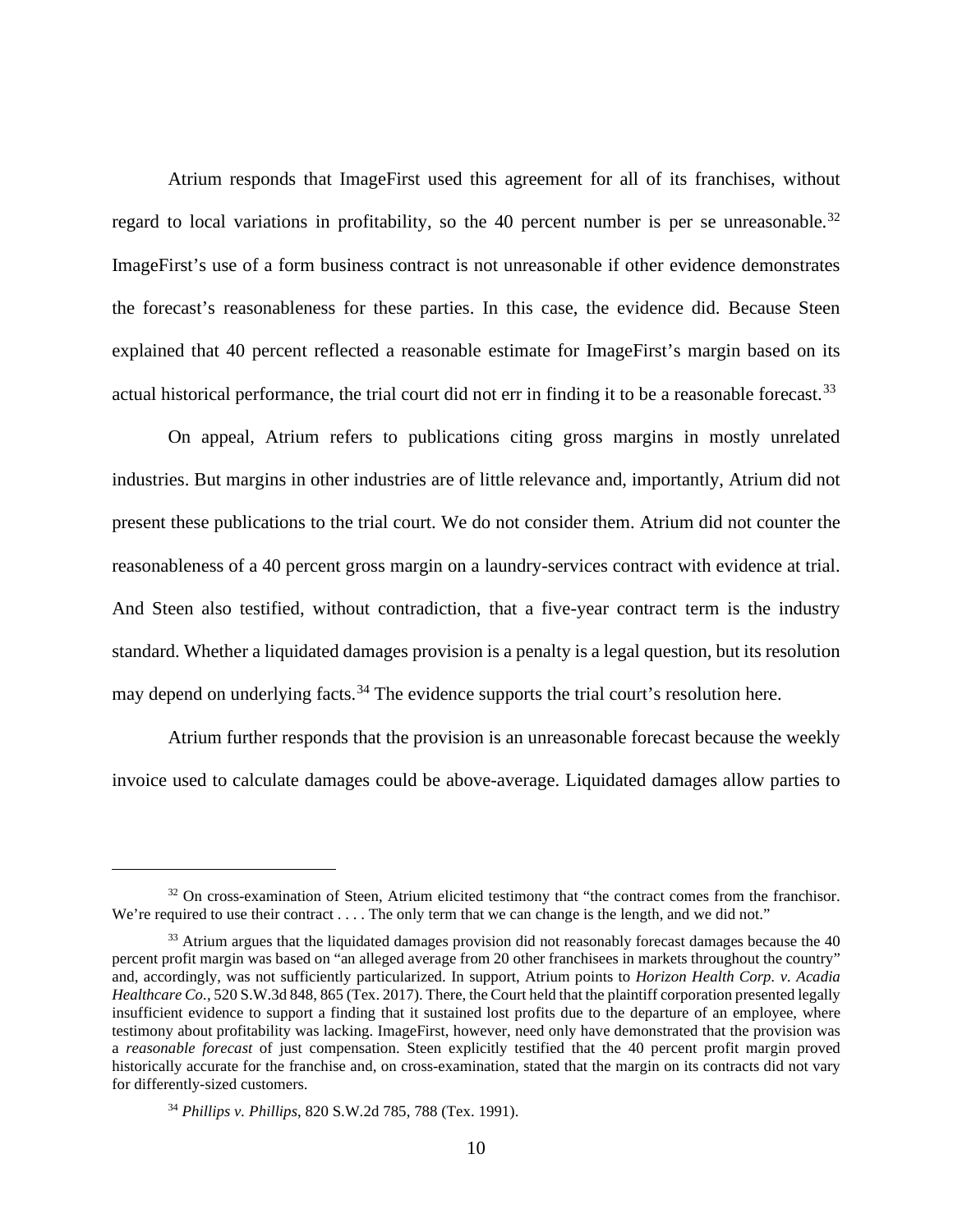"allocate the risk of uncertainty over the actual loss."[35](#page-10-0) The parties are expected to negotiate a reasonable—not perfect—forecast of just compensation. Here, it was reasonable to choose the greater of the first or last invoice, given that demand for the services was under Atrium's control, and later invoices could more accurately reflect losses over the life of the remaining contract if it were prematurely canceled. As we discuss separately, there is a backstop against a forecast that is inordinate when compared with actual damages: proof of a large variance will render a provision unenforceable.

The facts in this case differ from those cases in which a contract facially imposed amounts beyond just compensation. In *Phillips*, the liquidated damages provision required the breaching party to pay a multiple of actual damages—as drafted, this violated the first two *Phillips* rules. [36](#page-10-1) And provisions that use the same damage measure for breaches of varying magnitude are also facially unreasonable.<sup>[37](#page-10-2)</sup> The contract provision in this case neither multiplies actual damages nor penalizes dissimilar breaches with the same broad brush.

We conclude that the record supports the trial court's findings that, at the time of contracting, (1) damages resulting from Atrium's breach were difficult to estimate and (2) the liquidated damages provision reasonably forecast just compensation.

#### **C**

Because ImageFirst carried its burden, we turn to whether Atrium met its burden to show that the liquidated damages provision was otherwise unreasonable when compared with

<sup>35</sup> *BMG Direct Mktg., Inc. v. Peake*, 178 S.W.3d 763, 767 (Tex. 2005).

<sup>36</sup> *Phillips*, 820 S.W.2d at 789*.*

<span id="page-10-2"></span><span id="page-10-1"></span><span id="page-10-0"></span><sup>37</sup> *See Stewart*, 245 S.W.2d at 487 (holding provision unenforceable because it assessed same damages for major and minor breaches).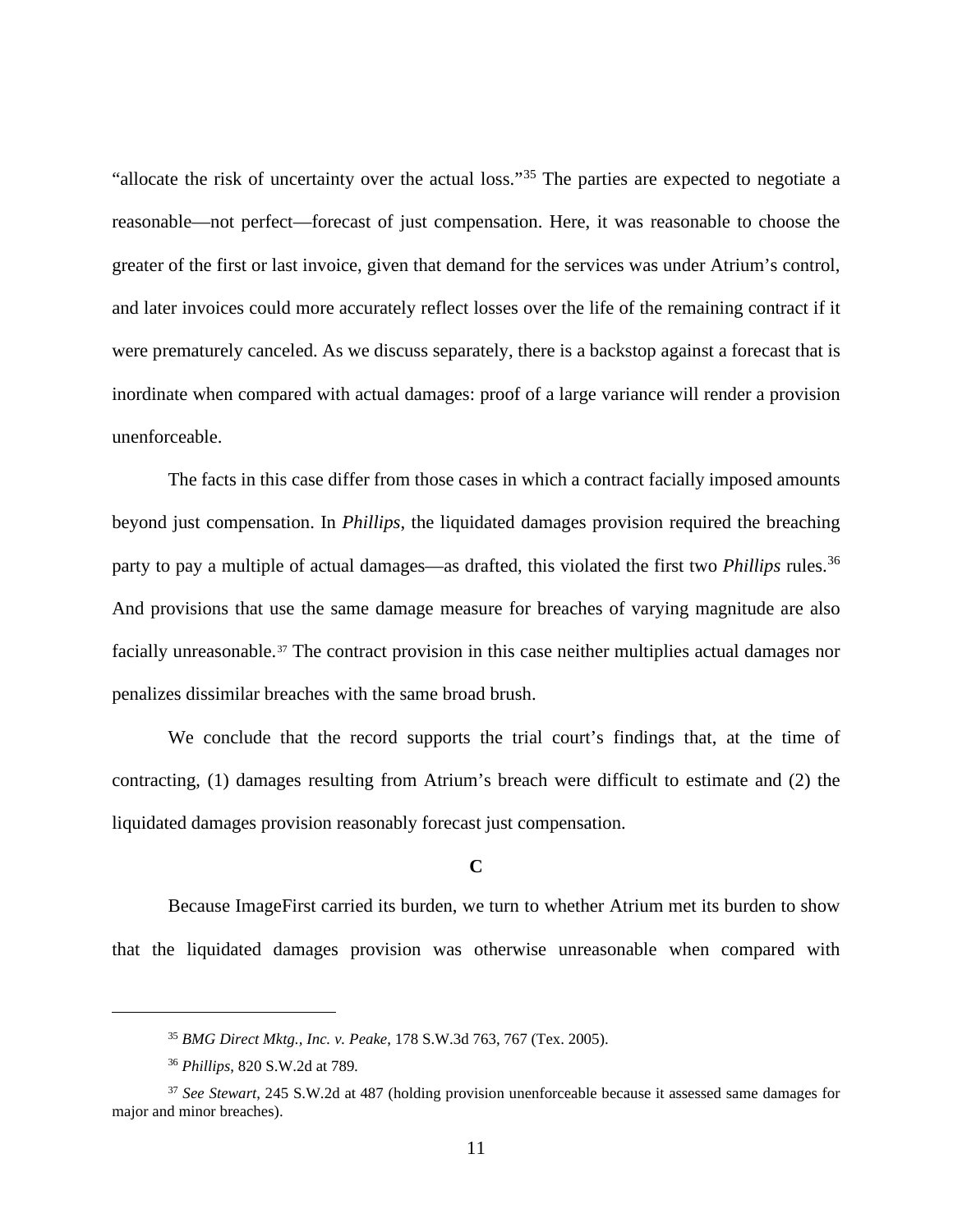ImageFirst's actual damages.<sup>[38](#page-11-0)</sup> While the court of appeals correctly observed that liquidated damages must compensate "for losses sustained and no more," it did not examine whether an "unbridgeable discrepancy" existed between actual and liquidated damages at the time Atrium canceled the contract.<sup>[39](#page-11-1)</sup> The evidence does not demonstrate such a discrepancy, however, so the outcome remains the same.

As we observed in *Phillips*, "to show that a liquidated damages provision is unreasonable because the actual damages incurred were much less than the amount contracted for, a defendant may be required to prove what the actual damages were."<sup>[40](#page-11-2)</sup> Atrium offered no evidence that an unbridgeable discrepancy existed between ImageFirst's actual expectancy damages and its liquidated damages under the contract. Rather, Atrium contended that ImageFirst's *reliance* damages were much less. As Atrium's counsel told the trial court:

[I]n breach of contract cases, there are two measures of damages that are equally applicable. There's the expectation, lost profits, in other words; or there's a reliance interest which is basically putting the non-breaching party in the same place that the non-breaching party was [in] before the contract was executed.

<sup>38</sup>*Phillips*, 820 S.W.2d at 788; *FPL Energy, LLC v. TXU Portfolio Mgmt. Co.*, 426 S.W.3d 59, 72 (Tex. 2014).

<span id="page-11-1"></span><span id="page-11-0"></span><sup>39</sup> *See FPL Energy*, 426 S.W.3d at 70, 72; RESTATEMENT (SECOND) OF CONTRACTS § 356 (AM. LAW. INST. 1981) ("Damages for breach by either party may be liquidated in the agreement but only at an amount that is reasonable in the light of the anticipated or *actual* loss caused by the breach and the difficulties of proof of loss. A term fixing unreasonably large liquidated damages is unenforceable on grounds of public policy as a penalty." (emphasis added)).

<span id="page-11-2"></span><sup>40</sup> *Phillips*, 820 S.W.2d at 788 (citations omitted). In *Caudill v. Keller Williams Realty, Inc.*, the Seventh Circuit cited *FPL Energy* for the proposition that Texas courts "will not enforce punitive contractual damages provisions," including where there is an "unbridgeable discrepancy" between liquidated and actual damages. 828 F.3d 575, 577 (7th Cir. 2016) (citing *FPL Energy*, 426 S.W.3d at 69, 72). Judge Posner supplemented *FPL Energy*'s language with a quote from *Lake River Corp. v. Carborundum Co.*, where the Seventh Circuit, applying Illinois law, concluded that "the need for estimation [of damages] at th[e] time [of contracting] must be shown by reference to the likely difficulty of measuring the actual damages from a breach of contract *after the breach occurs*." 828 F.3d at 577 (citing *Lake River Corp.*, 769 F.2d 1284, 1289–90 (7th Cir. 1985) (emphasis added)). We have never rejected a liquidated damages provision because actual damages were calculable *after breach*. We decline to do so now, as such a rule would forbid parties from agreeing to even reasonable liquidated damages provisions.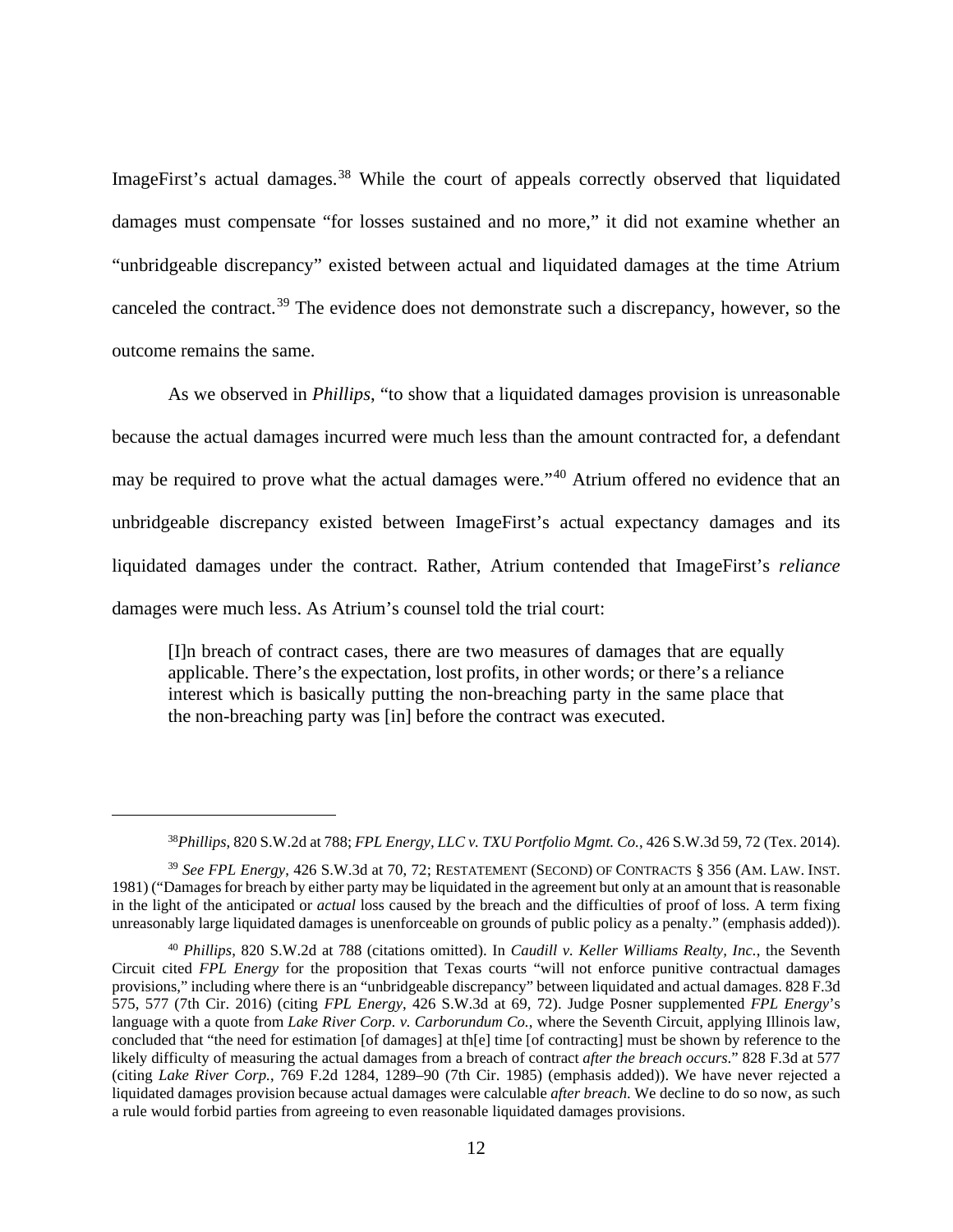Now, by stating expressly that this cancellation fee was a reimbursement to the company . . . this contract made an election that it was going to try to use a liquidated damages provision as a substitute for reliance damages.

We have rejected Atrium's argument that the contract limited ImageFirst's damages to a reliance measure. And Atrium did not adduce evidence that the liquidated damages provision failed to approximate ImageFirst's damages for lost benefit of its bargain. Thus, the trial court had no basis to conclude that the liquidated damages were out of step with actual damages.

Moreover, Atrium adduced no evidence that mitigation would have reduced ImageFirst's actual damages such that liquidated damages no longer served as just compensation.<sup>[41](#page-12-0)</sup> Courts must consider mitigation when determining whether actual damages diverge significantly from liquidated damages.<sup>[42](#page-12-1)</sup> The burden remains on the party seeking to prove that the liquidated damages provision is an unenforceable penalty to show how much actual damages were reduced, or could have been reduced, by mitigation.

Atrium points to testimony that ImageFirst repurposed Atrium's linens to service other contracts to support its mitigation argument. Although Steen acknowledged that ImageFirst "repurposed" some of Atrium's linens after Atrium canceled the contract, Atrium did not attempt to value those linens or to prove that repurposing them materially reduced ImageFirst's expectancy damages over the remaining life of the contract. When an injured party "would have entered into

<span id="page-12-0"></span><sup>&</sup>lt;sup>41</sup> Mitigation is usually required in breach of contract cases. "Under mitigation principles, the long-standing law of this state requires a claimant to mitigate damages if it can do so with 'trifling expense or with reasonable exertions.'" *Gunn Infiniti, Inc. v. O'Byrne*, 996 S.W.2d 854, 857 (Tex. 1999) (quoting *Great Am. Ins. Co. v. N. Austin Mun. Util. Dist. No. 1,* 908 S.W.2d 415, 426 (Tex.1995)).

<span id="page-12-1"></span> $42$  We disapprove of courts of appeals opinions that may be read to exclude consideration of mitigation altogether. *See, e.g.*, *Nautilus Training Ctr. No. 2, Inc. v. Seafirst Leasing Corp.*, 647 S.W.2d 344, 347 (Tex. App.— Corpus Christi-Edinburg 1982, no pet.) ("When there exists a valid liquidated damages clause in a contract, the courts will enforce it, and in doing so, need not consider the issue of mitigation."); *Robinson v. Granite Equip. Leasing Corp.*, 553 S.W.2d 633, 637 (Tex. App.—Houston [1st Dist.] 1977, writ ref'd n.r.e.) ("[T]he question of mitigation of damages does not arise where there is a valid provision for liquidated damages.").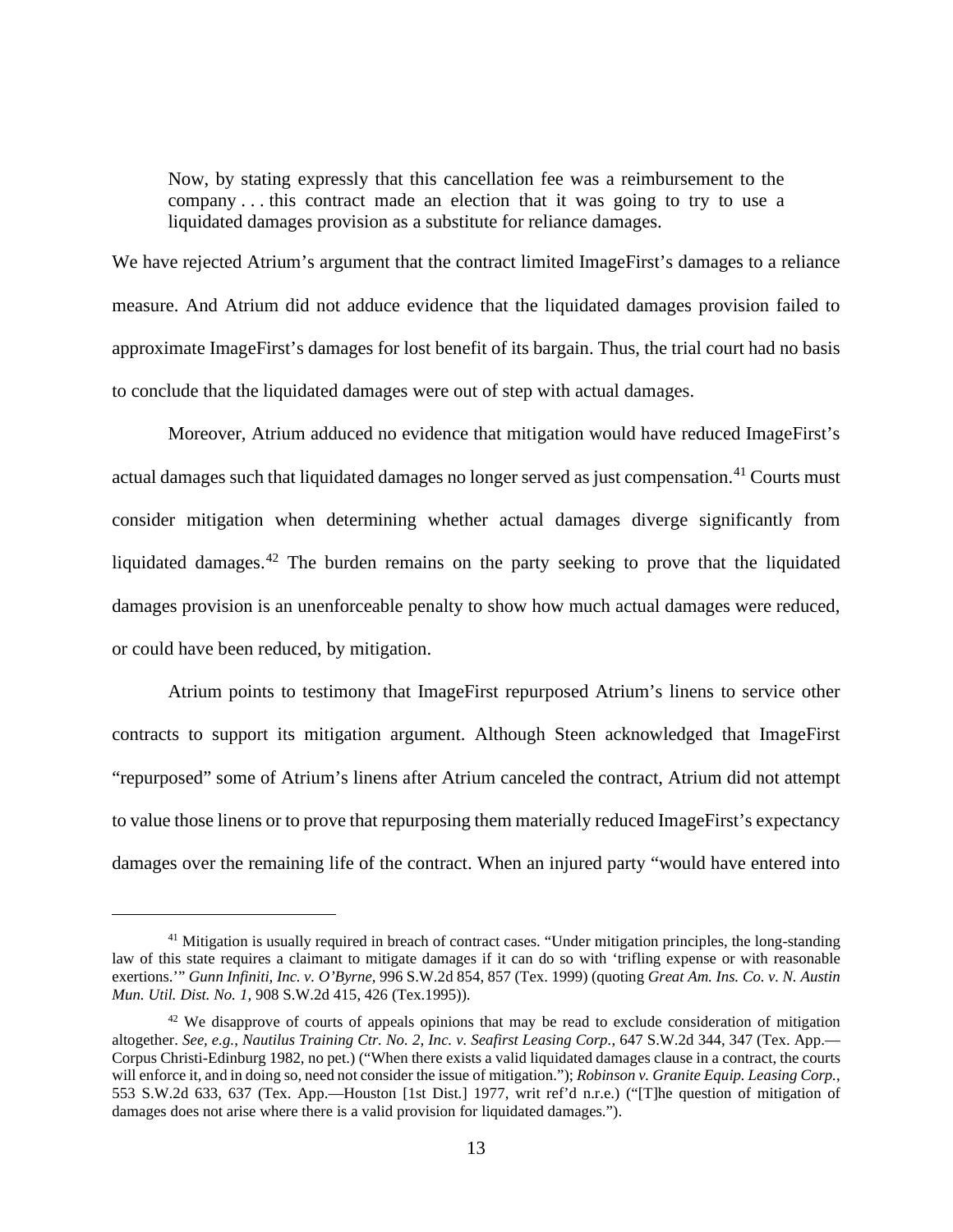both transactions but for the breach, [it] has 'lost volume' as a result of the breach."<sup>[43](#page-13-0)</sup> Atrium provided no evidence that ImageFirst replaced Atrium as a customer and could handle no others. Because Atrium did not attempt to quantify either ImageFirst's expectancy damages or the effect of mitigation, it did not demonstrate that an "unbridgeable discrepancy" exists between ImageFirst's actual and liquidated damages.

A breaching party need not prove the other party's actual damages to invalidate penalty provisions in every case—*Phillips* and *Stewart* demonstrate the opposite. The liquidated damages provisions in those cases were facially invalid, without extrinsic evidence of actual damages, as the measures at the outset could not reasonably forecast actual damages. But when a liquidated damages provision is facially reasonable, the breaching party must present evidence from which the court may find that an "unbridgeable discrepancy" exists between actual and liquidated damages.[44](#page-13-1)

**\* \* \***

We hold that, at the time the parties' agreement was made, (1) the harm that would result from a breach was difficult to estimate and (2) the liquidated damages provision reasonably forecast just compensation. We further hold that the breaching party failed to demonstrate an "unbridgeable discrepancy" between liquidated and actual damages, measured at the time of the breach, to invalidate an otherwise valid contract provision. Accordingly, we affirm the judgment of the court of appeals.

<span id="page-13-1"></span><span id="page-13-0"></span><sup>43</sup> RESTATEMENT (SECOND) OF CONTRACTS § 350 cmt. d ("The mere fact that an injured party can make arrangements for the disposition of the goods or services that he was to supply under the contract does not necessarily mean that by doing so he will avoid loss."); *see Gunn Infiniti,* 996 S.W.2d at 858 (citing RESTATEMENT (SECOND) OF CONTRACTS § 350).

<sup>44</sup> *FPL Energy*, 426 S.W.3d at 72.